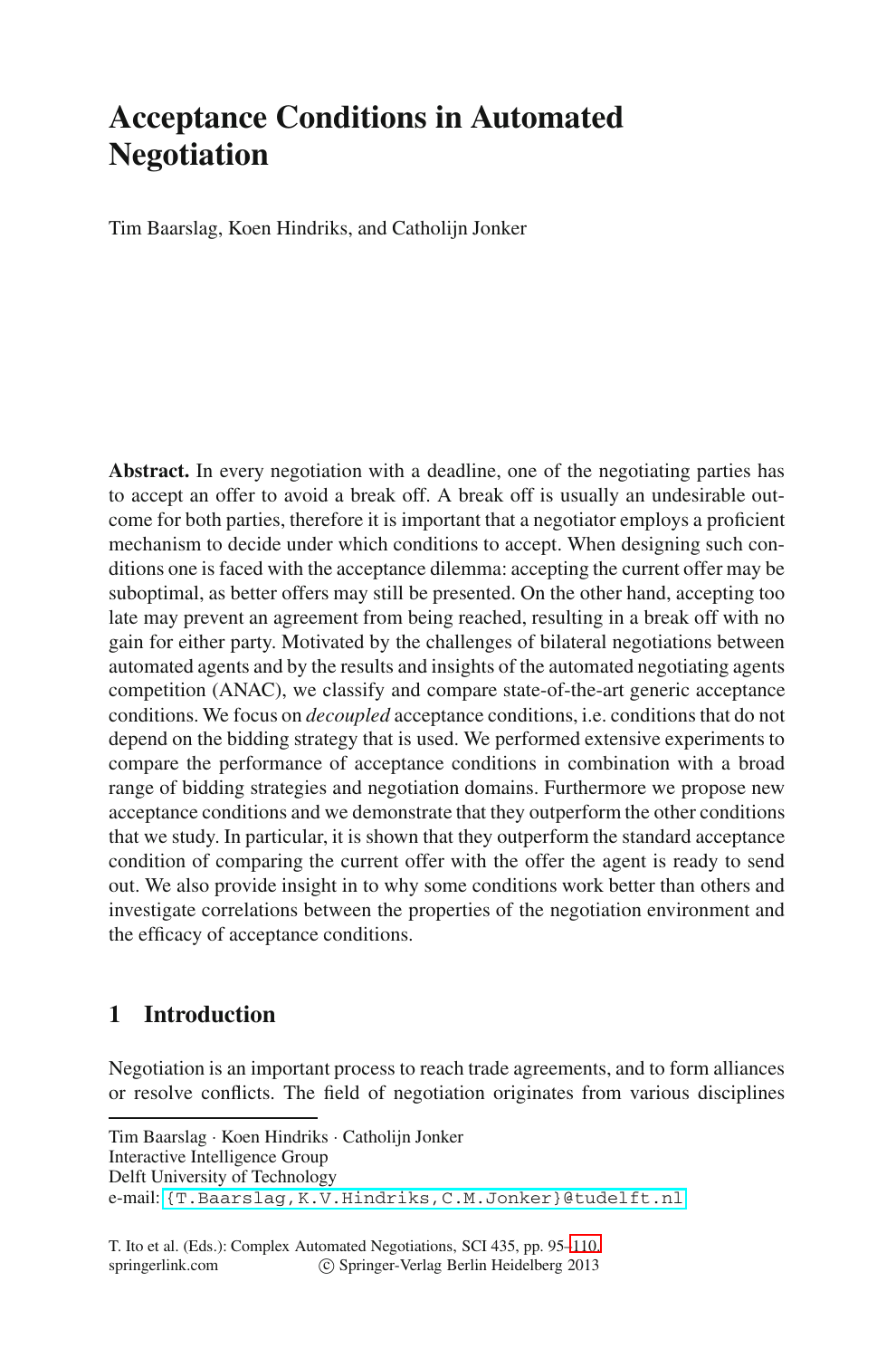including artificial intelligence, economics, social science, and game theory (e.g., [2, 15, 20]). The strategic–negotiation model has a wide range of applications, such as resource and task allocation mechanisms, conflict resolution mechanisms, and decentralized information services [15].

A number of successful negotiation strategies have already been established both in literature and in implementations [5, 6, 11, 12, 19]. And more recently, in 2010 seven new negotiation strategies were created to participate in the first automated negotiating agents competition (ANAC 2010) [3] in conjunction with the Ninth International Conference on Autonomous Agents and Multiagent Systems (AAMAS-10). During post tournament analysis of the results, it became apparent that different agent implementations use various conditions to decide when to accept an offer. In every negotiation with a deadline, one of the negotiating parties has to accept an offer to avoid a break off. Therefore, it is important for every negotiator to employ a mechanism to decide under which conditions to accept. However, designing a proper acceptance condition is a difficult task: accepting too late may result in the break off of a negotiation, while accepting too early may result in suboptimal agreements.

The importance of choosing an appropriate acceptance condition is confirmed by the results of ANAC 2010 (see Table 1). Agents with simple acceptance criteria were ranked at the bottom, while the more sophisticated time- and utility-based criteria obtained a higher score. For instance, the low ranking of Agent Smith was due to a mistake in the implementation of the acceptance condition [27].

Despite its importance, the theory and practice of acceptance conditions has not yet received much attention. The goal of this paper is to classify current approaches and to compare acceptance conditions in an experimental setting. Thus in this paper we will concentrate on the final part of the negotiation process: the acceptation of an offer. We focus on decoupled acceptance conditions: i.e., generic acceptance conditions that can be used in conjunction with an arbitrary bidding strategy.

| Rank | Agent                  | <b>Acceptance condition</b> |
|------|------------------------|-----------------------------|
|      | Agent K                | Time and utility based      |
| 2    | Yushu                  | Time and utility based      |
| 3    | Nozomi                 | Time and utility based      |
| 4    | <b>IAMhaggler</b>      | Utility based only          |
| 5    | <b>FSEGA</b>           | Utility based only          |
| 6    | <b>IAMcrazyHaggler</b> | Utility based only          |
|      | <b>Agent Smith</b>     | Time and utility based      |

**Table 1** An overview of the rank of every agent in ANAC 2010 and the type of acceptance conditions that they employ

Our contribution is fourfold:

- i. We give an overview and provide a categorization of current decoupled acceptance conditions.
- ii. We introduce a formal negotiation model that supports the use of arbitrary acceptance conditions.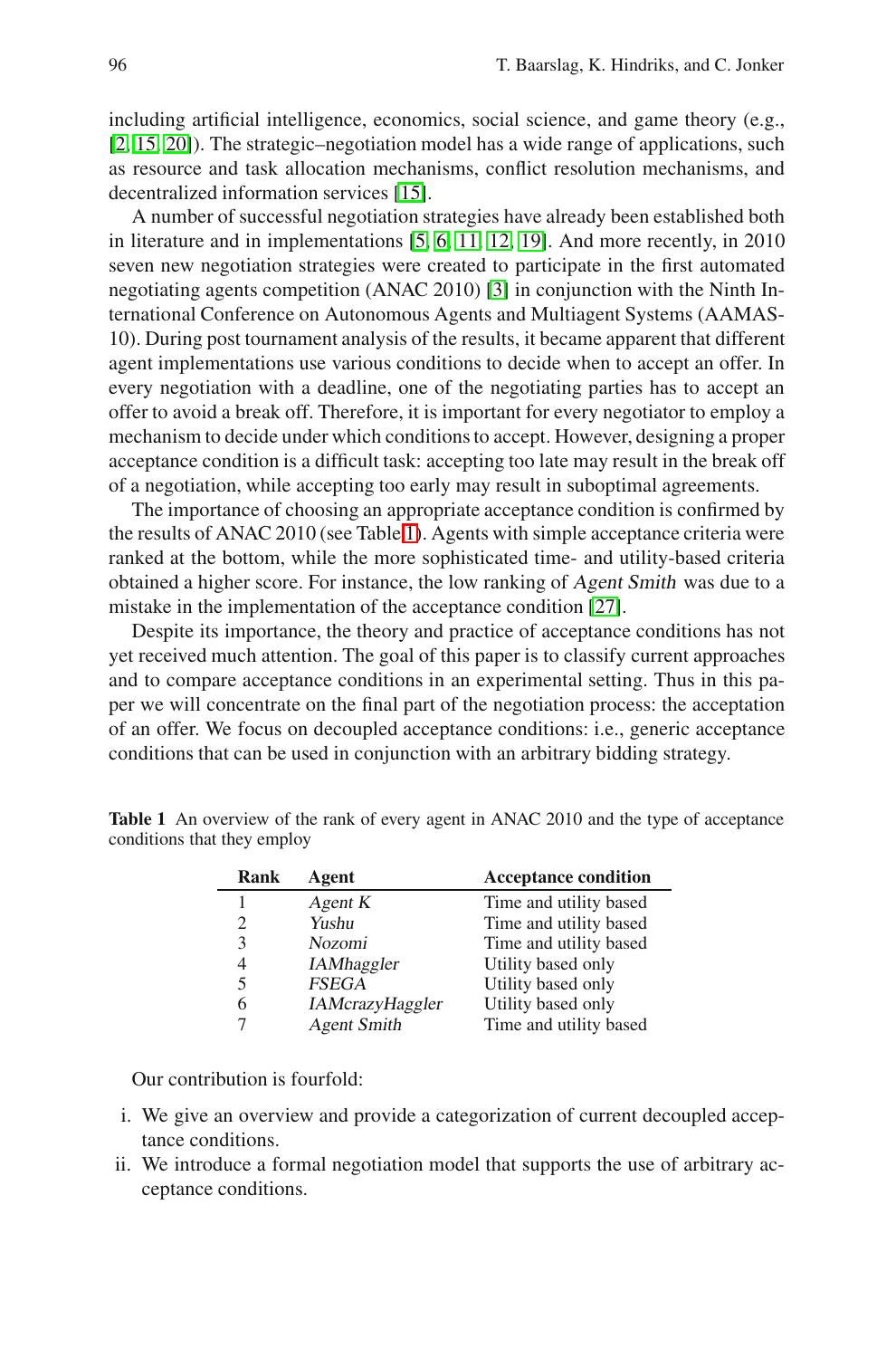- iii. We compare a selection of current generic acceptance conditions and evaluate them in an experimental setting.
- iv. We propose new acceptance conditions and test them against established acceptance conditions, using varying types of bidding techniques.

The remainder of this paper is organized as follows. Section 2 defines the model of negotiation that we employ and provides an overview of current acceptance conditions. In Section 3, we also consider combinations of acceptance conditions. Section 4 discusses our experimental setup and results, which demonstrate that some combinations outperform traditional acceptance conditions. Finally, Section 5 outlines our conclusions and our plans for further research on acceptance strategies.

# **2 Acceptance Conditions in Negotiation**

This paper focuses on acceptance conditions (also called acceptance criteria) that are decoupled: i.e. generic acceptance conditions that are not tied to a specific agent implementation and hence can be used in conjunction with an arbitrary bidding strategy. We first describe a general negotiation model which fits current decoupled acceptance conditions. We have surveyed existing negotiation agents to examine the acceptance criteria that they employ. We then categorize them according to the input that they use in their decision making process.

## *2.1 Negotiation Model*

We consider *bilateral* negotiations, i.e. a negotiation between two parties or agents *A* and *B*. The agents negotiate over *issues* that are part of a negotiation *domain*, and every issue has an associated range of alternatives or *values*. A negotiation outcome consists of a mapping of every issue to a value, and the set  $\Omega$  of all possible outcomes is called the *outcome space*. The outcome space is common knowledge to the negotiating parties and stays fixed during a single negotiation session.

We further assume that both parties have certain preferences prescribed by a *preference profile* over  $\Omega$ . These preferences can be modeled by means of a utility function *U*, which maps a possible outcome  $\omega \in \Omega$  to a real-valued number in the range  $[0,1]$ . In contrast to the outcome space, the preference profile of the agents is private information.

Finally, the interaction between negotiating parties is regulated by a *negotiation protocol* that defines the rules of how and when proposals can be exchanged. We use the alternating-offers protocol [23] for bilateral negotiation, in which the negotiating parties exchange offers in turns.

As in [26], we assume a common global time, represented here by  $\mathscr{T} = [0,1]$ . We supplement the alternating-offers protocol with a deadline  $t = 1$ , at which moment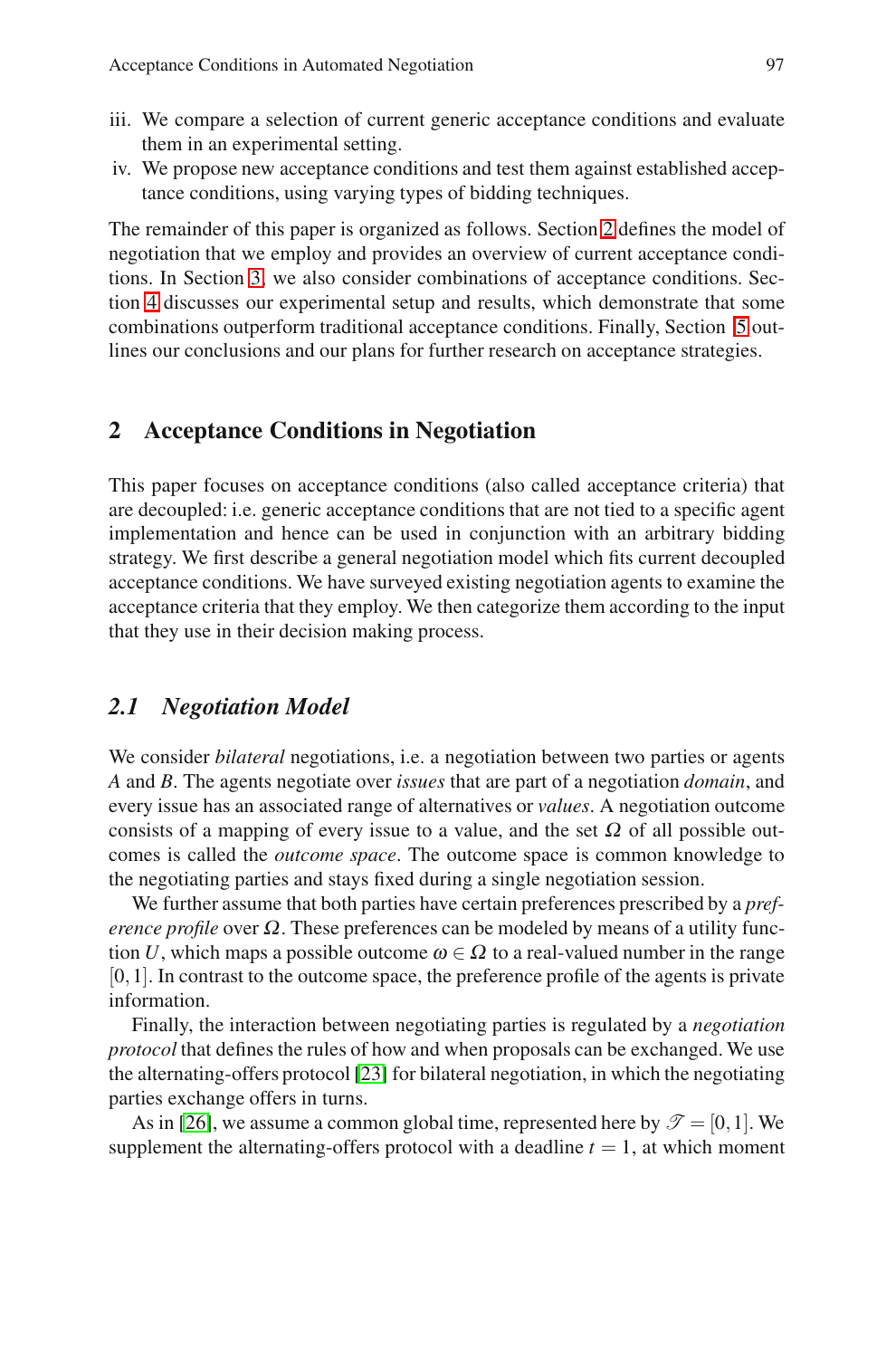both agent receive utility 0. This is the same setup as [8], with the exception that issues are not necessarily real-valued and both agents have the same deadline equal to  $t = 1$ . We represent by  $x_{A\rightarrow B}^t$  the negotiation outcome proposed by agent *A* to agent *B* at time *t*. A *negotiation thread* (cf. [5, 26]) between two agents *A* and *B* at time  $t \in \mathcal{T}$  is defined as a finite sequence

$$
H'_{A\leftrightarrow B}:=\left(x'_{p_1\to p_2},x'_{p_2\to p_3},x'_{p_3\to p_4},\ldots,x'_{p_n\to p_{n+1}}\right),
$$

where

i.  $t_k \leq t_l$  for  $k \leq l$ , the offers are ordered over time  $\mathcal{T}$ ,

ii.  $p_k = p_{k+2} \in \{A, B\}$  for all *k*, the offers are alternating between the agents,

iii. All  $t_i$  represent instances of time  $\mathscr{T}$ , with  $t_n \leq t$ ,

iv.  $x_{p_k \to p_{k+1}}^{t_k} \in \Omega$  for  $k \in \{1, ..., n\}$ , the agents exchange complete offers.

Additionally, the last element of  $H^t_{A\leftrightarrow B}$  may be equal to one of the particles {*Accept*,*End*}. We will say a negotiation thread is *active* if this is not the case.

When agent *A* receives an offer  $x_{B\to A}^t$  from agent *B* sent at time *t*, it has to decide at a later time  $t' > t$  whether to accept the offer, or to send a counter-offer  $x'^{f}_{A \rightarrow B}$ . Given a negotiation thread  $H^t_{A \leftrightarrow B}$  between agents *A* and *B*, we can formally express the action performed by *A* with an *action function*  $X_A$ :

$$
X_A(t', x'_{B \to A}) = \begin{cases} End & \text{if } t' \ge 1 \\ Accept & \text{if } AC_A(t', x'_{A \to B}, H'_{A \to B}) \\ x'_{A \to B} & otherwise \end{cases}
$$

Note that we extend the setting of [8, 26] by introducing the *acceptance condition* **AC***<sup>A</sup>* of an agent *A*. This model enables us to study arbitrary decoupled acceptance conditions. **AC***<sup>A</sup>* that takes as input

$$
\mathscr{I}=(t',x_{A\rightarrow B}^{t'},H_{A\leftrightarrow B}^{t}),
$$

the tuple containing the current time  $t'$ , the offer  $x_{A\to B}^{t'}$  that the agent considers as a bid (in line with the bidding strategy the agent uses), and the ongoing negotiation thread  $H_{B\leftrightarrow A}^t$ .

The resulting action given by the function  $X_A(t', x'_{B\to A})$  is used to extend the current negotiation thread between the two agents. If the agent does not accept the current offer, and the deadline has not been reached, it will prepare a counter-offer  $x_{A\rightarrow B}^{t'}$  by using a bidding strategy or *tactic* to generate new values for the negotiable issues. Tactics can take many forms, e.g. time-dependent, resource dependent, imitative, and so on [26]. In our setup we will consider the tactics as given and try to optimize the accompanying acceptance conditions.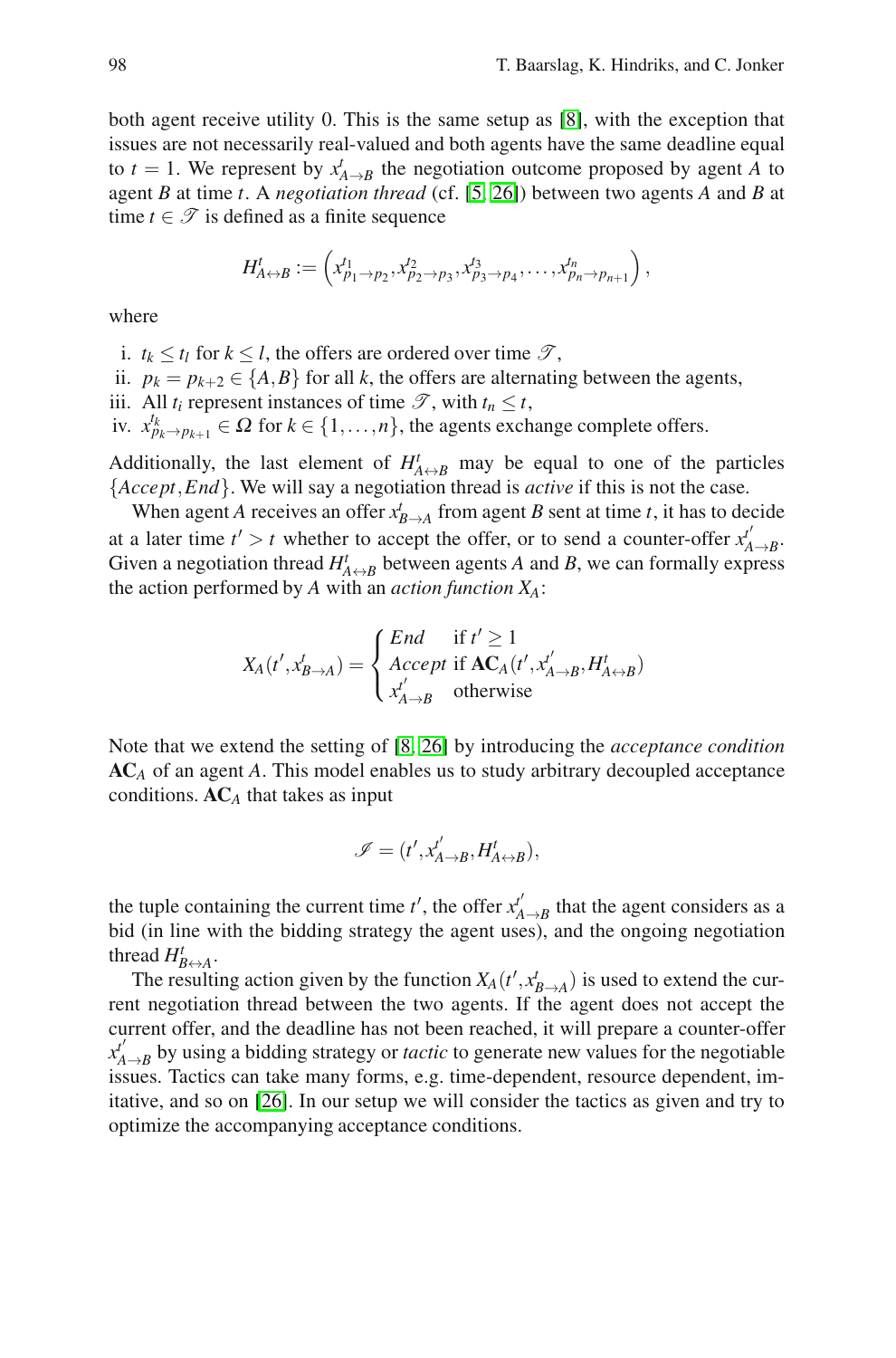Acceptance Conditions in Automated Negotiation 99

# *2.2 Acceptance Criteria*

Let an active negotiation thread

$$
H_{A\leftrightarrow B}^t=\left(x_{p_1\to p_2}^{t_1},x_{p_2\to p_3}^{t_2},\ldots,x_{A\to B}^{t_{n-1}},x_{B\to A}^{t_n}\right),\,
$$

be given at time  $t' > t = t_n$ , so that it is agent *A*'s turn to perform an action.

As outlined in our negotiation model, the action function *XA* of an agent *A* uses an acceptance condition  $AC_A(\mathcal{I})$  to decide whether to accept. In practice, most agents do not use the full negotiation thread to decide whether it is time to accept. For instance many agent implementations, such as [7, 8, 26], use the following implementation of  $AC_A(\mathcal{I})$ :

$$
\mathbf{AC}_A(t',x'_{A\to B},H'_{A\leftrightarrow B}) \iff U_A(x'_{B\to A}) \geq U_A(x'_{A\to B}).
$$

That is,  $A$  will accept when the utility  $U_A$  for the opponent's last offer at time  $t$ is greater than the value of the offer agent  $A$  is ready to send out at time  $t'$ . The acceptance condition above depends on the agent's upcoming offer  $x'_{A\to B}$ . For  $\alpha, \beta \in$ R this may be generalized as follows:

$$
\mathbf{AC}^{\mathscr{I}}_{\rm next}(\alpha, \beta) \stackrel{\mathrm{def}}{\iff} \alpha \cdot U_A(x^t_{B \to A}) + \beta \geq U_A(x^t_{A \to B}).
$$

We can view  $\alpha$  as the scale factor by which we multiply the opponent's bid, while  $\beta$  specifies the minimal 'utility gap' [12] that is sufficient to accept.

Analogously, we have acceptance conditions that rely on the agent's *previous* offer  $x_{A\to B}^{t_{n-1}}$ :

$$
\mathbf{AC}^{\mathscr{I}}_{\mathrm{prev}}(\alpha, \beta) \stackrel{\mathrm{def}}{\iff} \alpha \cdot U_A(\mathbf{x}^t_{B \to A}) + \beta \geq U_A(\mathbf{x}^{t_{n-1}}_{A \to B}).
$$

Note that this acceptance condition does not take into account the time that is left in the negotiation, nor any offers made previous to time *t*. Other acceptance conditions may rely on other measures, such as the remaining negotiation time or the utility of our previous offer. For example, there is a very simple acceptance criterion that only compares the opponent's offer with a constant  $\alpha$ :

$$
\mathbf{AC}_{\mathrm{const}}^{\mathscr{I}}(\alpha) \iff U_A(x^t_{B\to A}) \geq \alpha.
$$

Last but not least, instead of considering utility agents may employ a time-based condition to accept after a certain amount of time  $T \in \mathcal{T}$  has passed:

$$
\mathbf{AC}_{\mathrm{time}}^{\mathscr{I}}(T) \iff t' \geq T.
$$

We will omit the superscript  $\mathcal I$  when it is clear from the context. We will use these general acceptance conditions to classify existing acceptance mechanisms in the next section.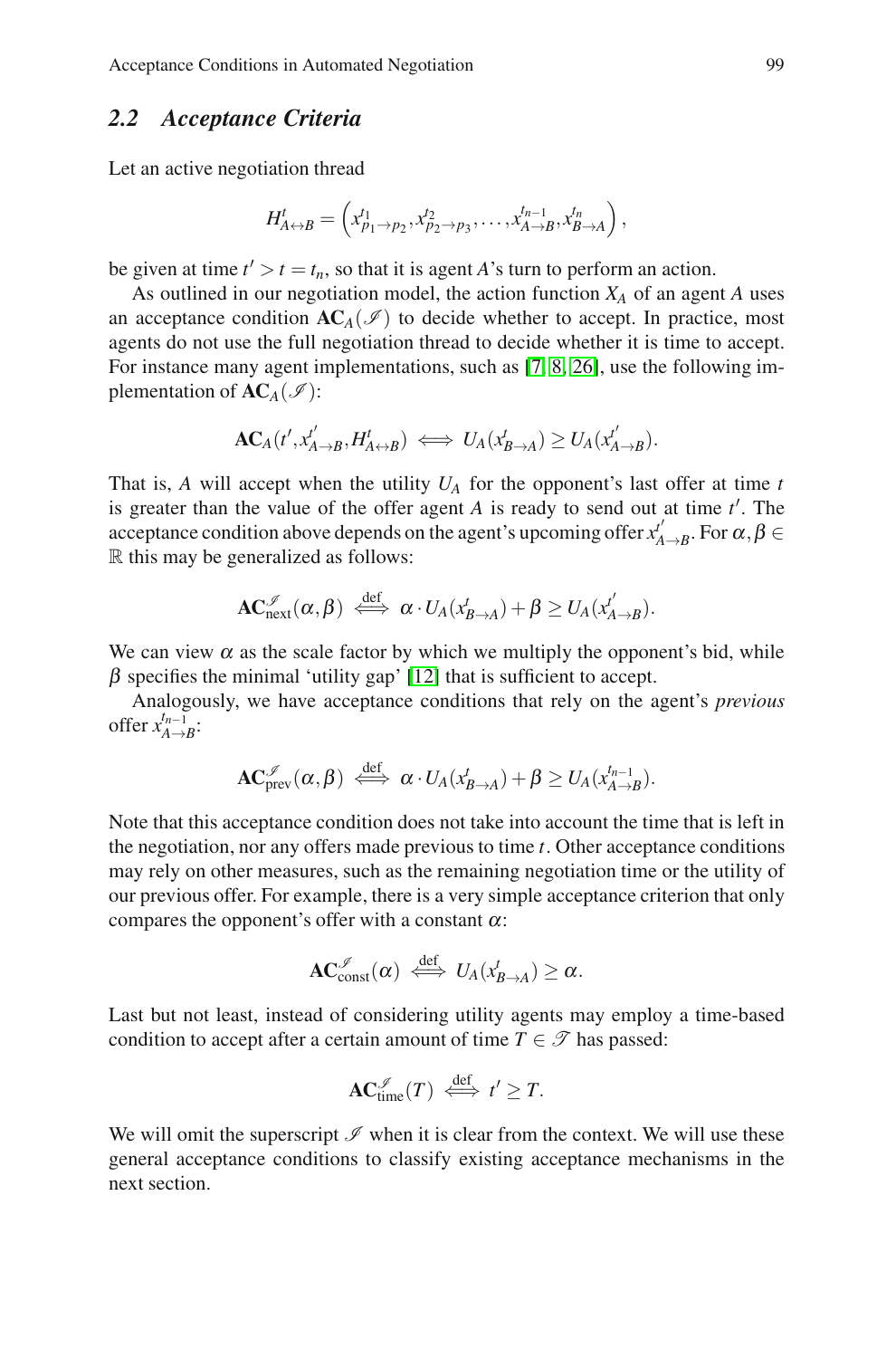## *2.3 Existing Acceptance Conditions*

We give a short overview of decoupled acceptance conditions used in literature and current agent implementations. We are primarily interested in acceptance conditions that are not specifically designed for a single agent. We do not claim the list below is complete; however it serves as a good starting point to categorize current decoupled acceptance conditions. We surveyed the entire pool of agents of ANAC 2010, including Agent <sup>K</sup>, Nozomi [25], Yushu [1], IAM(crazy)Haggler [4], FSEGA [24] and Agent Smith [27]. We also examined well-known agents from literature, such as the Trade-off agent [6], the Bayesian learning agent [10], ABMP [12], equilibrium strategies of [7], and time dependent negotiation strategies as defined in [22], i.e. the Boulware and Conceder tactics.

Listed in Table 2 is a selection of generic acceptance conditions found.

**Table 2** A selection of existing decoupled acceptance conditions found in literature and current agent implementations

| AC                         | α    | ľ3                | Agent                  |
|----------------------------|------|-------------------|------------------------|
| $AC_{prev}(\alpha, \beta)$ | 1.03 | 0                 | FSEGA.                 |
|                            |      |                   | Bayesian Agent         |
|                            | 1    | $\theta$          | <b>Agent Smith</b>     |
|                            | 1.02 | $\mathbf{\Omega}$ | IAM(crazy)Haggler      |
|                            | 1    | 0.02              | <b>ABMP</b>            |
| $AC_{next}(\alpha, \beta)$ | 1    | 0                 | FSEGA, Boulware,       |
|                            |      |                   | Conceder, Trade-off,   |
|                            |      |                   | Equilibrium strategies |
|                            | 1.02 | $\mathbf{\Omega}$ | IAM(crazy)Haggler      |
|                            | 1.03 |                   | Bayesian Agent         |
| $AC_{const}(\alpha)$       | 1    |                   | <b>FSEGA</b>           |
|                            | 0.9  |                   | <b>Agent Smith</b>     |
|                            | 0.88 |                   | IAM(crazy)Haggler      |
|                            |      |                   |                        |
|                            | т    |                   |                        |
|                            | 0.92 |                   | Agent Smith            |

Some agents also use logical combinations of different acceptance conditions at the same time. This explains why some agents are listed multiple times in the table. For example, both IAMHaggler and IAMcrazyHaggler [4] accept precisely when

**AC**<sub>const</sub>(0.88) ∨ **AC**<sub>next</sub>(1.02,0) ∨ **AC**<sub>prev</sub>(1.02,0).

We will not focus on the many possible combinations of all acceptance conditions that may thus be obtained; we will study the basic acceptance conditions in isolation with varying parameters. However in addition to this we study a small selection of combinations in Section 3. We leave further combinations for future research.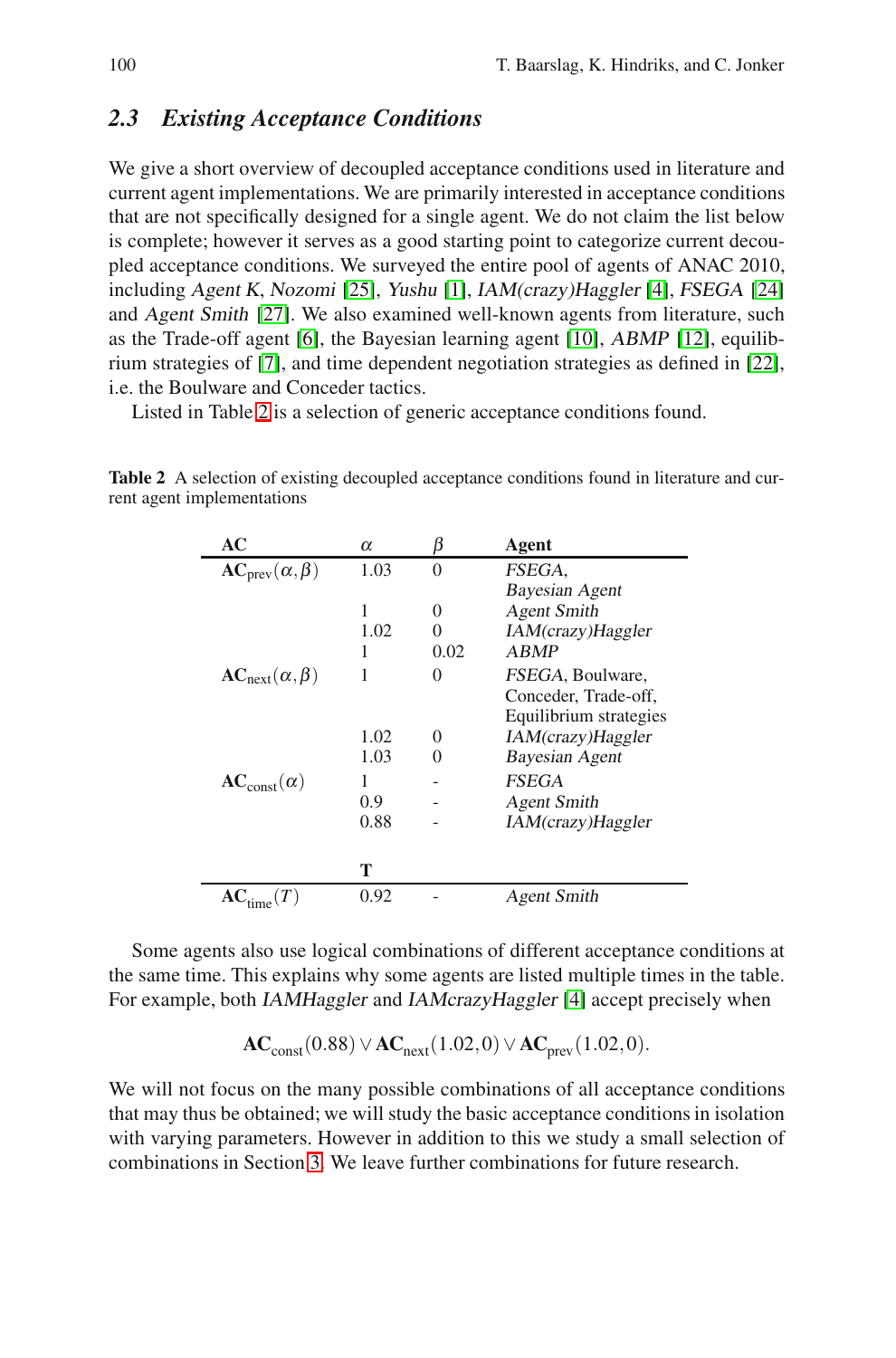As can be seen from Table 2, in our sample the most commonly used acceptance condition is  $AC<sub>next</sub> = AC<sub>next</sub>(1,0)$ , which is the familiar condition of accepting when the opponent's last offer is better than the planned offer of the agent. The function  $\beta \mapsto AC_{prev}(1,\beta)$  can be viewed as an acceptance condition that accepts when the *utility gap* [12] between the parties is smaller than  $β$ . We denote this condition by  $AC_{\text{gap}}(\beta)$ .

### **3 Combined Acceptance Conditions**

We define three acceptance conditions that are designed to perform well in conjunction with an arbitrary bidding strategy. This will incorporate all ideas behind the traditional acceptance conditions we have described so far. We will show in Section 4 that they work better than the majority of simple generic conditions listed in Table 2.

From a negotiation point of view, it makes sense to alter the behavior of an acceptance condition when time is running short. For example, many ANAC agents such as Yushu, Nozomi and FSEGA [1, 24, 25] split the negotiation into different intervals of time and apply different sub-strategies to each interval.

The basic idea behind combined acceptance conditions **AC**combi is similar. In case the bidding strategy plans to propose a deal that is worse than the opponent's offer, we have reached a consensus with our opponent and we accept the offer. However, if there still exists a gap between our offer and time is short, the acceptance condition should wait for an offer that is not expected to improve in the remaining time. Thus **AC**combi is designed to be a proper extension of **AC**next, with adaptive behavior based on recent bidding behavior near the deadline.

To define  $AC_{\text{combi}}$ , suppose an active negotiation thread

$$
H_{A\leftrightarrow B}^t=\left(x_{p_1\to p_2}^{t_1},x_{p_2\to p_3}^{t_2},\ldots,x_{A\to B}^{t_{n-1}},x_{B\to A}^{t_n}\right),
$$

is given at time  $t' > t = t_n > \frac{1}{2}$  near the deadline, when it is agent *A*'s turn. Note that there is  $r = 1 - t'$  time remaining in the negotiation, which we will call the *remaining time window*. A good sample of what might be expected in the remaining time window consists of the bids that were exchanged during the previous time window  $W = [t'-r,t'] \subseteq \mathcal{T}$  of the same size.

Let

$$
H_{B\to A}^W=\left\{x_{B\to A}^s\in H_{A\leftrightarrow B}^t\mid s\in W\right\}
$$

denote all bids offered by *B* to *A* in time window *W*. We can now formulate the average and maximum utility that was offered during the previous time window in the negotiation thread  $H = H_{B\to A}^W$ :

$$
\text{MAX}^W = \max_{x \in H} U_A(x).
$$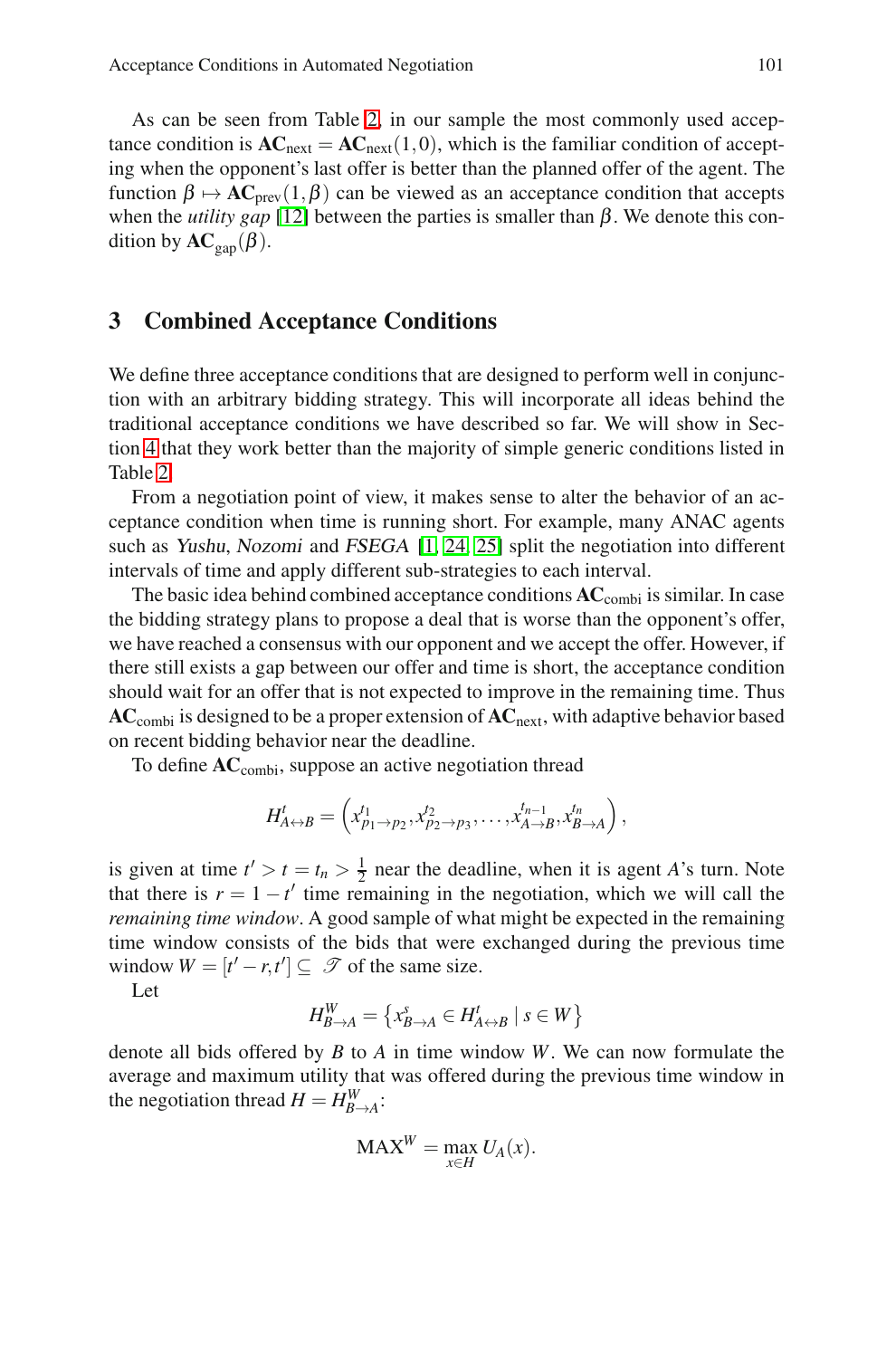and

$$
AVG^{W} = \frac{1}{|H|} \sum_{x \in H} U_A(x).
$$

We let  $AC_{\text{combi}}(T, \alpha)$  accept at time  $t'$  exactly when the following holds:  $AC_{\text{next}}$ indicates that we have to accept, *or* we have almost reached the deadline  $(t' \geq T)$ and the current offer suffices (i.e. better than  $\alpha$ ) given the remaining time:

$$
\begin{aligned} \mathbf{AC}_{\mathrm{combi}}(T,\alpha) \\ \stackrel{\text{def}}{\iff} \\ \mathbf{AC}_{\mathrm{next}} &\vee \mathbf{AC}_{\mathrm{time}}(T) \wedge (U_A(x^t_{B\to A}) \geq \alpha). \end{aligned}
$$

Note that we have defined  $AC_{\text{combi}}(T, \alpha)$  in such a way that it splits the negotiation time into two phases:  $[0, T)$  and  $[T, 1]$ , with different behavior in both cases. We will consider three different combined acceptance conditions:

- i.  $AC_{\text{combi}}(T, MAX^W)$ : the current offer is good enough when it is better than all offers seen in the previous time window *W*,
- ii.  $AC_{\text{combi}}(T, AVG^{W})$ : the offer is better than the average utility of offers during the previous time window *W*,
- iii.  $AC_{\text{combi}}(T, MAX^{\mathcal{T}})$ : the offer should be better than any bid seen before.

### **4 Experiments**

In order to experimentally test the efficacy of an acceptance condition, we considered a negotiation setup with the following characteristics. We equipped a set of agents (as defined later) with an acceptance condition, and measured the result against other agents in the following way. Suppose agent *A* is equipped with acceptance condition **AC***<sup>A</sup>* and negotiates with agent *B*. The two parties may reach a certain outcome  $\omega \in \Omega$ , for which *A* receives the associated utility  $U_A(\omega)$ . The score for *A* is averaged over all trials on various domains (see Section 4.1.2), alternating between the two preference profiles defined on that domain. E.g., on the negotiation scenario between England and Zimbabwe, *A* will play both as England and as Zimbabwe against all others.

For our experimental setup we employed GENIUS (General Environment for Negotiation with Intelligent multi-purpose Usage Simulation) [16]. This environment, which is also used in ANAC, helps to facilitate the design and evaluation of automated negotiators' strategies. It can be used to simulate tournaments between negotiating agents in various negotiation scenarios, such as the setup described in this section. It supports the alternating offer protocol with a real-time deadline as outlined in our negotiation model. The default negotiation time in GENIUS and in the setup of ANAC is 3 minutes per negotiation session; therefore we use the same value in our experiments.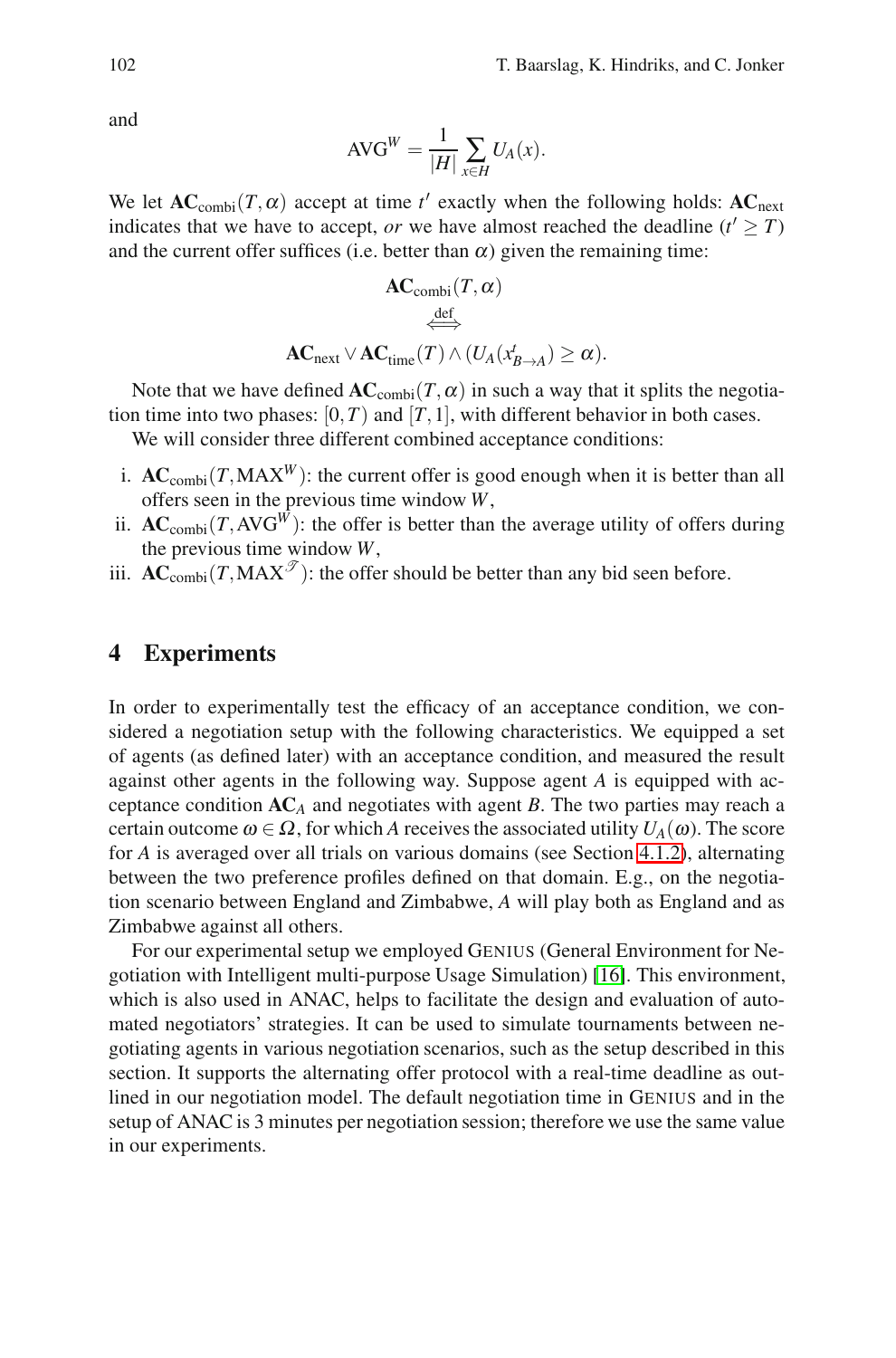# *4.1 Detailed Experimental Setup*

#### **4.1.1 Agents**

We use the negotiation tactics that were submitted to The Automated Negotiating Agents Competition (ANAC 2010) [3]. ANAC is a negotiation competition aiming to facilitate and coordinate the research into proficient negotiation strategies for bilateral multi-issue negotiation, similar to what the Trading Agent Competition (TAC) has achieved for the trading agent problem [28].

The seven agents that participated in ANAC 2010 have been implemented by various international research groups of negotiation experts. We used these strategies in our experiments as they are representative of the current state-of-the-art in automated negotiation. Firstly, we removed the built-in acceptance mechanism from this representative group of agents; this left us with its pure bidding tactics. As outlined in our negotiation model, this procedure allowed us to test arbitrary acceptance conditions in tandem with any ANAC tactic.

We aimed to tune our acceptance conditions to the top performing ANAC 2010 agents. Therefore we have selected the top 3 of ANAC agents that were submitted by different research groups, namely Agent <sup>K</sup>, Yushu and IAMhaggler (we omitted Nozomi as the designing group also implemented Agent <sup>K</sup>, cf. Table 1). For the set of opponents, we selected all agents from ANAC 2010, for the acceptance conditions should be tested against a wide array of strategies. The opponents also had their built-in acceptance conditions removed (and hence were not able to accept), so that differences in results would depend entirely on the acceptance condition under consideration. To test the efficacy of an acceptance condition, we equipped the top 3 tactics with this condition and compared the average utility obtained by the three agents when negotiating against their opponents.

#### **4.1.2 Domains**

The specifics of a negotiation domain can be of great influence on the negotiation outcome [9]. Acceptance conditions have to be assessed on negotiation domains of different size and complexity. Negotiation results also depend on the *opposition* of the parties' preferences. The notion of weak and strong opposition can be formally defined [13]. Strong opposition is typical of competitive domains, when a gain for one party can be achieved only at a loss for the other party. Conversely, weak opposition means that both parties achieve either losses or gains simultaneously.

With this in mind, we aimed for two domains (with two preference profiles each) with a good spread of negotiation characteristics. We picked two domains from the three that were used in ANAC 2010 (cf. [3]). Some agents participating in ANAC 2010 did not scale well and could not deal with a large bid space. We omitted the Travel domain as the agents had too many difficulties with it to make it a reliable testing domain.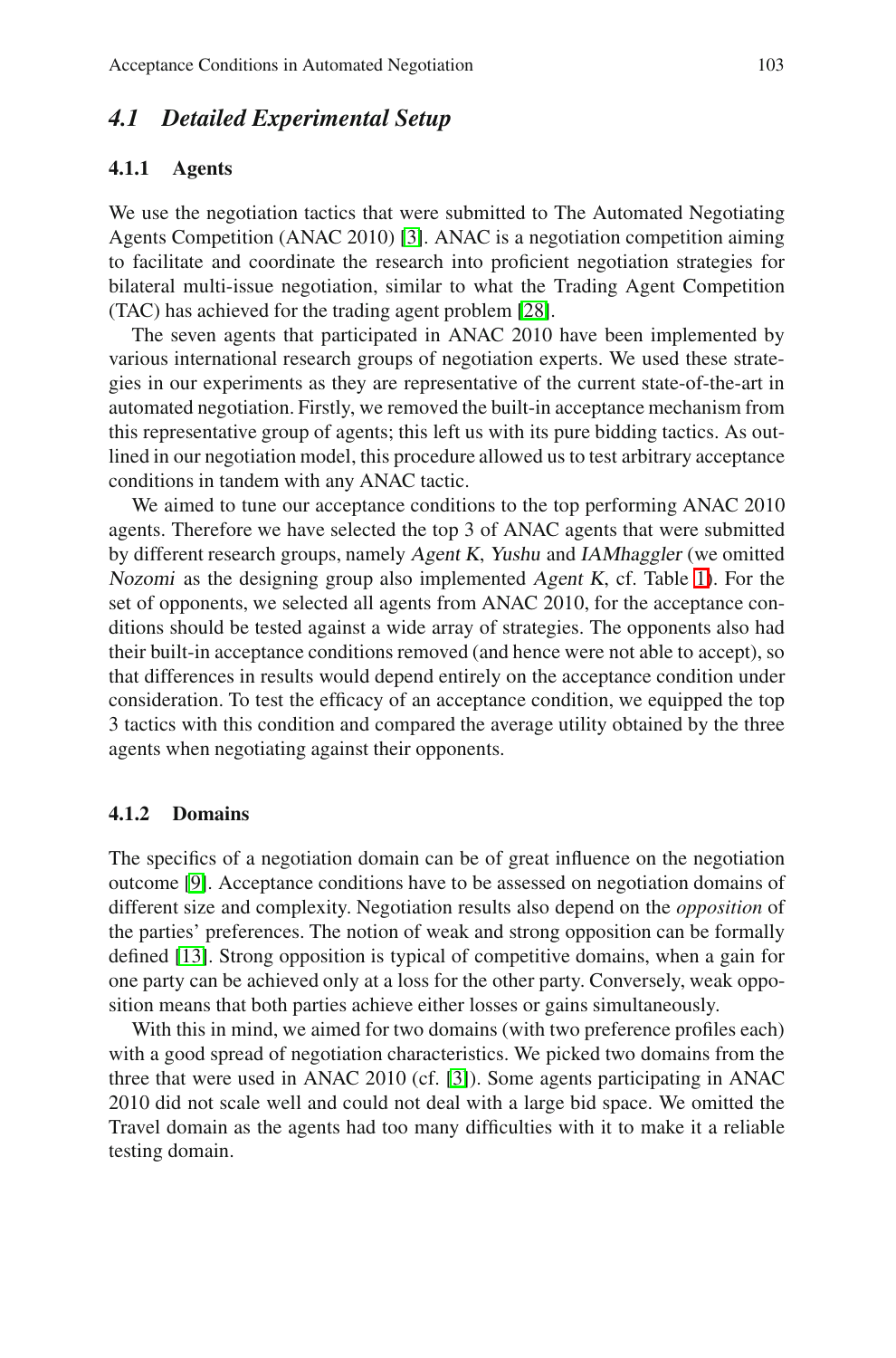Our first scenario is taken from [14], which describes a buyer–seller business negotiation. It involves representatives of two companies: Itex Manufacturing, a producer of bicycle components and Cypress Cycles, a builder of bicycles. There are four issues that both sides have to discuss: the price of the components, delivery times, payment arrangements and terms for the return of possibly defective parts. The opposition between the parties is strong in this domain, as the manufacturer and consumer have naturally opposing requirements. Altogether, there are 180 potential offers that contain all combinations of values for the four issues.

The second domain taken from [17, 18] involves a case where England and Zimbabwe negotiate an agreement on tobacco control. The leaders of both countries must reach an agreement on five issues. England and Zimbabwe have contradictory preferences for the first two issues, but the other issues have options that are jointly preferred by both sides. The domain has a total of 576 possible agreements.

To compensate for any utility differences in the preference profiles, the agents play both sides of every scenario.

**Table 3** The four preference profiles used in experiments

|                   | Itex-Cyp | $Zim-Eng$ |
|-------------------|----------|-----------|
| <b>Size</b>       | 180      | 576       |
| <b>Opposition</b> | Strong   | Medium    |

#### **4.1.3 Acceptance Conditions**

For each acceptance condition we tested all  $3 \times 7 = 21$  pairings of agents, playing with each of the 4 different preference profiles. We ran every experiment twice, so that altogether each acceptance condition was tested 168 times. We selected the following acceptance conditions for experimental testing. The different values of parameters will be discussed in the section below.

- $AC<sub>next</sub>(\alpha, 0)$  and  $AC<sub>prev</sub>(\alpha, 0)$  for  $\alpha \in \{1, 1.02\}$ ,
- $\mathbf{AC}_{\text{gan}}(\alpha)$  for  $\alpha \in \{0.02, 0.05, 0.1, 0.2\},$
- $AC_{const}^{\dagger}(\alpha)$  for  $\alpha \in \{0.8, 0.9\}$ ,<br>•  $AC_{time}(T)$ , and the combined a
- $AC<sub>time</sub>(T)$ , and the combined acceptance conditions  $AC_{\text{combi}}(T, MAX^W)$ ,  $AC_{\text{combi}}(T, AVG^W)$  and  $AC_{\text{combi}}(T, MAX^{\mathcal{T}})$ , where *W* is the previous time window with respect to the current time  $t'$ , and  $T = 0.99$  (this particular value of *T* is discussed below).

Additionally, we ran the experiments with agents having their built-in acceptance mechanism in place. That is, we also tested the original agents' *coupled* acceptance mechanism. As we cannot for example, equip Agent <sup>K</sup> with the coupled acceptance condition of Yushu, we tested the built-in mechanism by having each agent employ its own mechanism.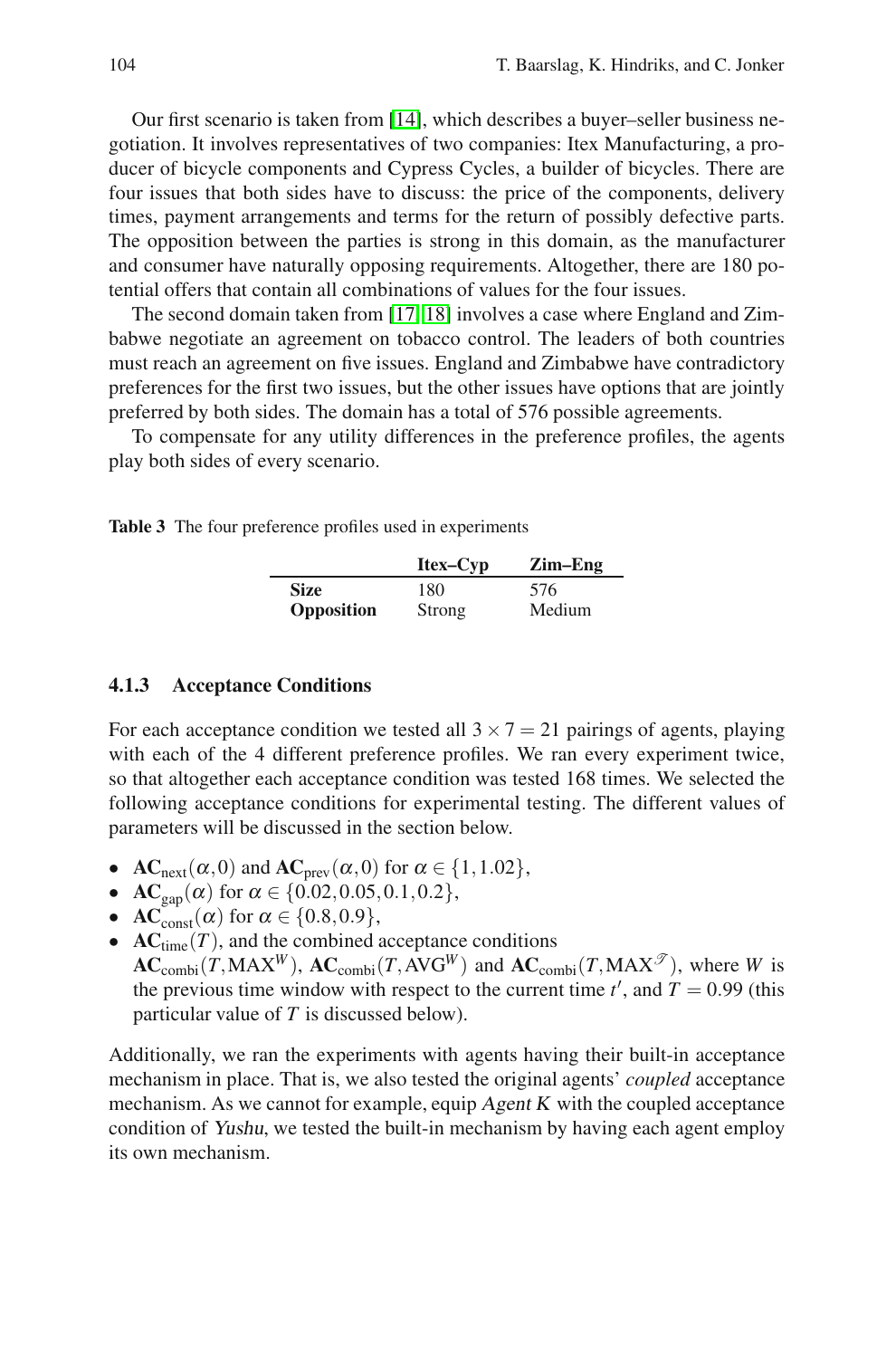Acceptance Conditions in Automated Negotiation 105

## *4.2 Hypotheses and Experimental Results*

The experiments considered here are designed to discuss the main properties and drawbacks of the acceptance conditions listed above. We formulate several hypotheses with respect to the acceptance conditions we have discussed.

Our hypothesis about  $AC<sub>const</sub>(\alpha)$  is the following:

**Hypothesis 1.** For  $\alpha$  close to one,  $AC_{const}(\alpha)$  performs worse than all other conditions.

To evaluate this hypothesis and others below, we have carried out a large number of experiments. The results are summarized in Table 4 of the appendix. The table shows the average utility obtained by the agents when equipped with several acceptance conditions. The "average utility of agreements" column represents the average utility obtained by the agent given the fact that they have reached an agreement. When they do not reach an agreement (due to the deadline), they get zero utility. Thus the following holds:

*(The acceptance dilemma)* Total average utility = Agreement percentage ×

Average utility of agreements.

This formula captures the essence of the acceptance dilemma: accepting bad to mediocre offers yields more agreements of relatively low utility. While accepting only the best offers produces less agreements, but of higher utility.

Now consider  $AC_{const}(0.9)$  and  $AC_{const}(0.8)$ . When it reaches an agreement, it receives a very high utility (at least 0.9 or 0.8 respectively), but this happens so infrequently (resp. 26% and 38% of all negotiations), that it is ranked at the bottom when we consider total average utility.

We can conclude that our hypothesis is confirmed: in isolation,  $AC_{const}(\alpha)$  is not very advantageous to use. The main reason is that the choice of the constant  $\alpha$  is highly domain-dependent. A very cooperative domain may have multiple win–win outcomes with utilities above α.  $AC<sub>const</sub>(α)$  would then accept an offer which is *relatively* bad, i.e. it could have done much better. On the other hand, in highly competitive domains, it may simply 'ask for too much' and may rarely obtain an agreement. Its value lies mostly in using it in combination with other acceptance conditions such as **AC**next. It can then benefit the agent by accepting an unexpectedly good offer or a mistake by the opponent.

As we discussed earlier in Section 2.3, the acceptance conditions  $AC<sub>prev</sub>(\alpha,0)$  and  $AC<sub>next</sub>(\alpha, 0)$  are standard in literature for  $\alpha \in \{1, 1.02\}$ . Many agents tend to use these acceptance conditions, as they are well-known and easy to implement. We have formed the following hypothesis: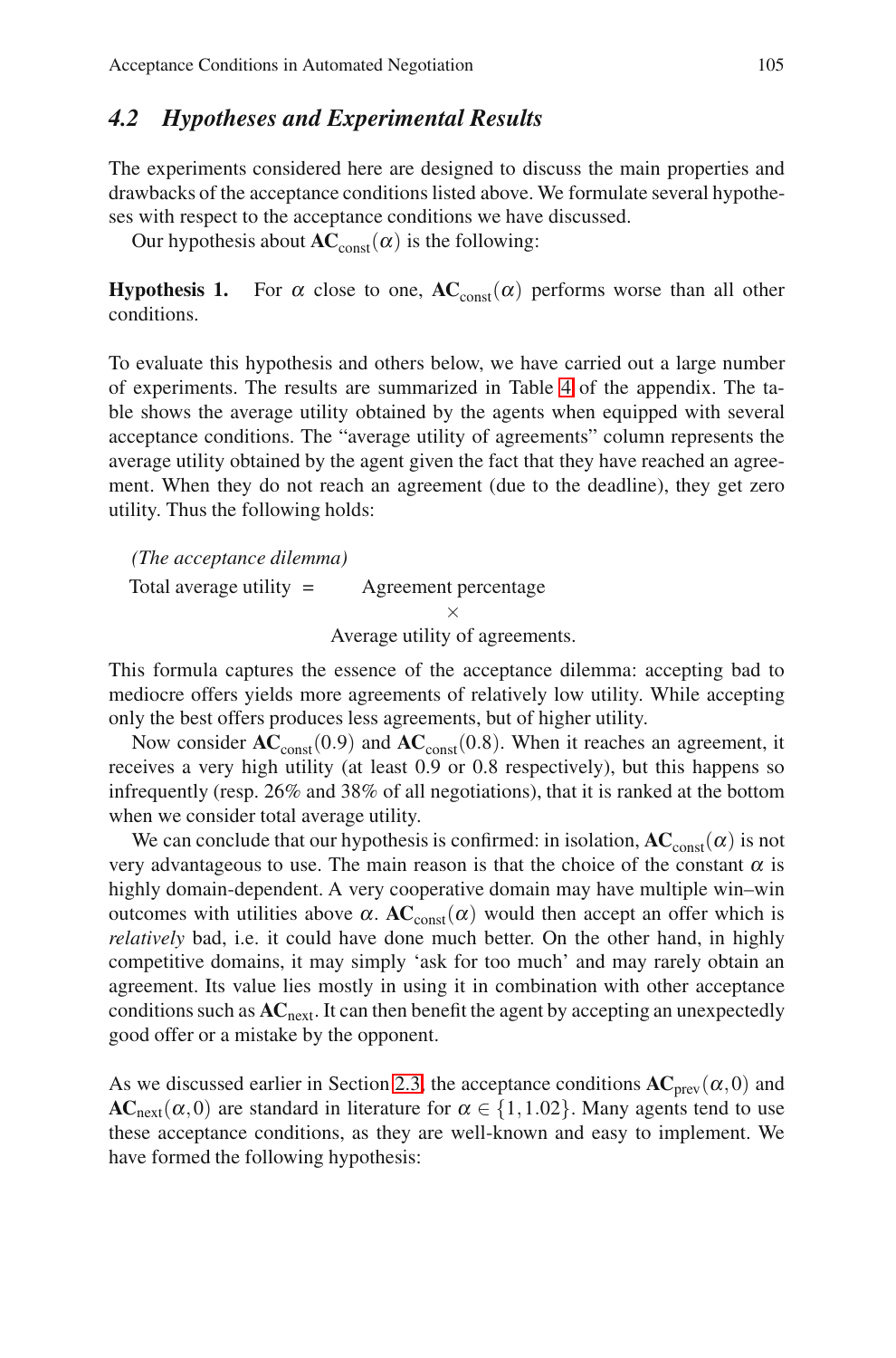**Hypothesis 2.**  $AC_{next}(\alpha,0)$  will outperform  $AC_{prev}(\alpha,0)$  for  $\alpha \in \{1,1.02\}$ . However, both conditions will perform worse than conditions that take the remaining time into account.

To test this hypothesis, we consult Table 4 where we have considered the two values for  $\alpha$ . The first observation is that  $AC_{prev}(\alpha,0)$  and  $AC_{next}(\alpha,0)$  already perform much better than  $AC<sub>const</sub>$ . The higher value for  $\alpha$  yields a better result and  $AC<sub>next</sub>(\alpha, 0)$  does indeed outperform  $AC<sub>prev</sub>(\alpha, 0)$ . It makes sense that comparing the opponent's offer to our upcoming offer is more beneficial than comparing it to our previous offer, as **AC**next is always 'one step ahead' of **AC**prev. However, all time-dependent acceptance conditions outperform both of them, even for  $\alpha = 1.02$ . This also settles the second part of the hypothesis. The reason for this bad performance is that many bidding strategies focus on the 'negotiation dance' [21]. That is, modeling the opponent, trying to make equal concessions and so on. When a strategy does not explicitly take time considerations into account when making an offer, this poses a problem for the two standard acceptance conditions: they rely completely on the bidding strategy to concede to the opponent before the deadline occurs. When the agent or the opponent does not concede enough near the deadline, the standard conditions lead to poor performance.

Our third hypothesis with respect to the time-dependent condition is as follows:

**Hypothesis 3.**  $AC_{time}(T)$  always reaches an agreement, but of relatively low utility.

To evaluate this hypothesis we needed to provide a concrete value for the experimental variable *T*. We have set  $T = 0.99$  for every acceptance condition depending on *T*. As we have found during preliminary experiments, this value is sufficiently close to the deadline, while it still allows enough time to reach a win-win outcome. From observing the acceptance probability of  $AC_{time}(0.99)$  in the experimental results, we see that in 1 out of 168 negotiations ( $\approx$  1%) this criterion did not reach an agreement due to agent crashes and protocol errors, in which case both agents received utility zero. But except for these particular events,  $AC_{time}(T)$  will always reach an agreement, therefore we consider this part of the hypothesis confirmed.

 $AC<sub>time</sub>(T)$ , with *T* close to 1 is a sensible criterion to avoid a break off at all cost. It is rational to prefer any outcome over a break off of zero utility. However, the resulting deal can be anything. As we can see from the table, this is the reverse situation of  $AC_{\text{gap}}$ :  $AC_{\text{time}}(T)$  yields the lowest agreement score (0.622) of all conditions. This can be explained by the acceptance dilemma: by accepting any offer near the deadline, it reaches more agreements but of relatively low utility. Still the overall score is almost the same (0.618) and thus reasonable. It is interesting to note that  $AC_{time}(T)$  outperforms both  $AC_{prev}$  and  $AC_{next}$  in average overall score.

This insight led us to believe that more consideration has to be given to the remaining time when deciding to accept an offer. The combined acceptance conditions evaluated in the next chapter expand upon this idea to get better deals near the deadline.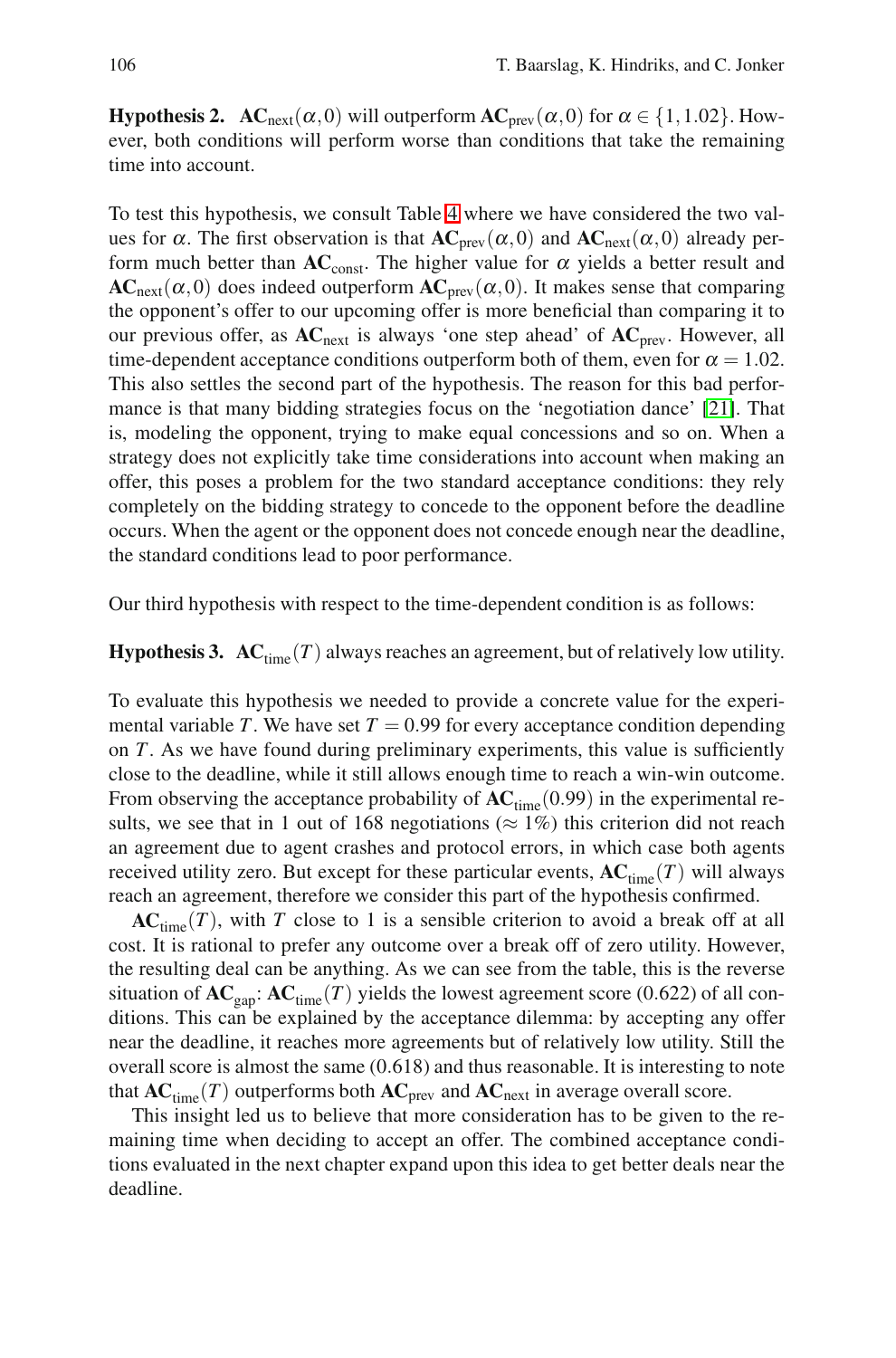## **4.2.1** Evaluating  $AC_{\text{combi}}(T, \alpha)$

When evaluating  $AC_{\text{combi}}(T, \alpha)$ , we expect the following characteristics.

 $AC_{\text{combi}}(T, \alpha)$  is an extension of  $AC_{\text{next}}$  in the sense that it will accept under broader circumstances. It alleviates some of the mentioned drawbacks of **AC**next by also accepting when the utility gap between the parties is positive. Also note, that in addition to the parameters that current acceptance conditions use, such as my previous bid  $x_{A\to B}^{t_{n-1}}$ , my next bid  $x_{A\to B}^{t'}$ , the remaining time, and the opponent's bid  $x_{B\to A}^{t}$ , this condition employs the entire bidding history  $H^t_{A \leftrightarrow B}$  to compute the acceptability of an offer. Therefore we expect better results than with **AC**next, with more agreements, and when it agrees, we expect a better deal than by using  $AC_{time}(T)$ .

We capture this last statement in our final hypothesis:

**Hypothesis 4.** The combination  $AC_{\text{combi}}(T, \alpha)$  outperform other acceptance conditions, such as  $AC_{time}(T)$  and  $AC_{next}$  primarily by getting deals of higher utility.

As is evident from the experimental results,  $AC_{\text{combi}}(MAX^W)$  as well as  $AC_{\text{combi}}(AVG^{W})$  dominate the other acceptance conditions. They even perform 7% better than the built-in mechanisms of the agent, and 18% better than **AC**next. Similar to **AC**time, both conditions still get a deal almost every time, but with a higher utility. However, the average utility of an agreement is not the highest: the  $AC_{gap}$ conditions and the built-in mechanisms get better agreements. But again, we can observe that their agreement rate is also lower, resulting in a higher overall score for the combined criteria.

Aiming for the highest utility that has been offered so far (i.e.: using  $AC_{\text{combi}}(MAX^{\mathcal{T}})$  is a less successful criterion, mostly due to a big decrease in agreements. The higher utility that is obtained with this condition does not compensate for the loss of utility that is caused by a break off.

## *4.3 Related Work*

All existing negotiation agent implementations deal with the problem of when to accept. In many cases, the agent accepts a proposal when the value of the offered contract is higher than the offer it is ready to send out at that moment in time. Examples include the time dependent negotiation strategies defined in [22] (e.g. the Boulware and Conceder tactics). The same principle is used in the equilibrium strategies of [7] and for the Trade-off agent [6], although in this setting, the deadline can be different for both agents. In our work, we consider strategies that do not always reach an agreement, and hence we have concentrated on acceptance conditions that yield better results in such cases.

Of all ANAC 2010 participants, we shortly discuss Agent K  $[25]$  as it employs the most sophisticated method to decide when to accept. Its acceptance mechanism is based on the mean and variance of all received offers. It then tries to determine the best offer it might receive in the future and sets its proposal target accordingly.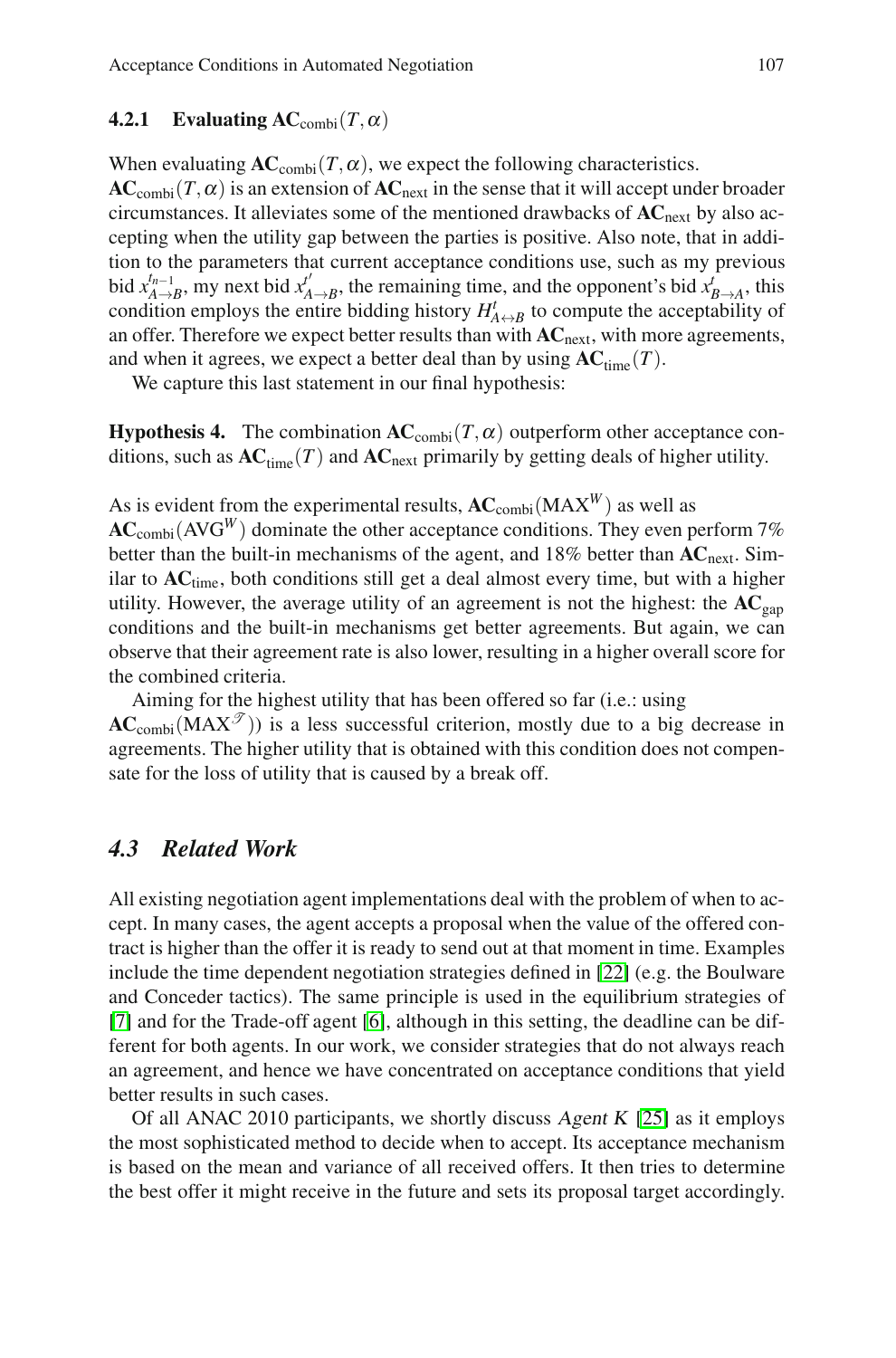In contrast to our approach, this mechanism is not fully decoupled from the bidding strategy as it directly influences its bid target. Furthermore, it does not restrict its scope to the remaining or previous time window. Finally, we note that Agent <sup>K</sup> performs better in our experimental setup (cf. Table 4) when equipped with our combined acceptance conditions than with its built-in mechanism.

Although we do not focus on negotiation tactics and convergence results, our negotiation model builds upon the model of [26]. However, in this model, the action function of an agent only takes into account the offer it is ready to send out at that moment in time. Moreover, the focus of the paper is not on comparing acceptance conditions as only one specific instance is studied. We take a more general approach in which the agent utilizes a generic acceptance mechanism, in which the current time and the entire bidding history is considered.

# **5 Conclusion and Future Work**

In this paper, we aimed to classify current approaches to generic acceptance conditions and to compare a selection of acceptance conditions in an experimental setting. We presented the challenges and proposed new solutions for accepting offers in current state-of-the-art automated negotiations. The focus of this paper is on decoupled acceptance conditions, i.e. general conditions that do not depend on a particular bidding strategy.

Designing an effective acceptance condition is challenging because of the acceptance dilemma: better offers may arrive in the future, but waiting for too long can result in a break off of the negotiation, which is undesirable for both parties.

We have seen that the standard acceptance criterion  $AC<sub>next</sub>$  is often used by negotiating agents. From our results, it is apparent that **AC**next does not always yield optimal agreements. We established that it performs worse than more sophisticated acceptance conditions.

In addition to classifying and comparing existing acceptance conditions, we have devised three new acceptance conditions by combining existing ones. This included two acceptance conditions that estimate whether a better offer might occur in the future based on recent bidding behavior. These conditions obtained the highest utility in our experiments and hence performed better than the other conditions we have investigated.

A suggestion for future research would be to explore the many possible combinations of acceptance conditions that may be obtained using conjunction and disjunction (and possibly negation). Some agents already use a logical combination of different acceptance conditions at the same time. For example, the IAM(crazy)Haggler agents accept when

**AC**<sub>const</sub>(0.88)∨**AC**<sub>next</sub>(1.02,0)∨**AC**<sub>next</sub>(1.02,0).

A suitable combination of acceptance conditions could provide a considerable improvement over current acceptance conditions.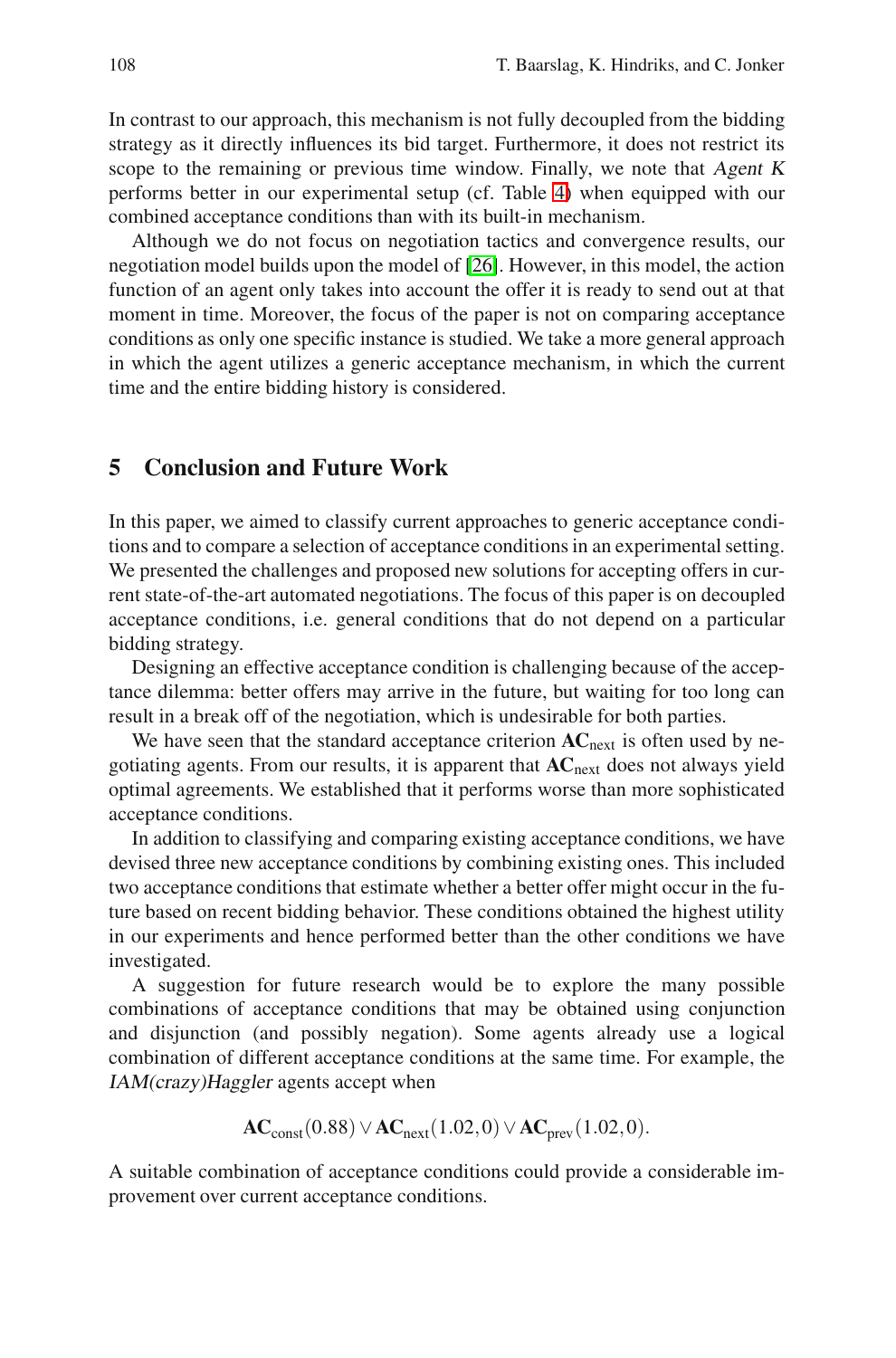Secondly, we plan to test acceptance conditions with more agents and on larger domains, using the resources that will be available after the upcoming ANAC 2011 event.

Finally, we did not consider negotiation domains with discount factors, which devaluate utility with the passing of time. Adding discount factors will require new acceptance conditions that give more consideration to the negotiation timeline. We plan to examine such extensions in future work.

**Acknowledgements.** This research is supported by the Dutch Technology Foundation STW, applied science division of NWO and the Technology Program of the Ministry of Economic Affairs. It is part of the Pocket Negotiator project with grant number VICI-project 08075.

## **References**

- 1. An, B., Lesser, V.: Yushu: A Heuristic-Based Agent for Automated Negotiating Competition. In: Ito, T., Zhang, M., Robu, V., Fatima, S., Matsuo, T. (eds.) New Trends in Agent-Based Complex Automated Negotiations. SCI, vol. 383, pp. 145–149. Springer, Heidelberg (2012)
- 2. Aumann, R., Hart, S. (eds.): Handbook of Game Theory with Economic Applications, vol. 1. Elsevier (March 1992)
- 3. Baarslag, T., Hindriks, K., Jonker, C., Kraus, S., Lin, R.: The First Automated Negotiating Agents Competition (ANAC 2010). In: Ito, T., Zhang, M., Robu, V., Fatima, S., Matsuo, T. (eds.) New Trends in Agent-Based Complex Automated Negotiations. SCI, vol. 383, pp. 113–135. Springer, Heidelberg (2012)
- 4. Williams, C.R., Robu, V., Gerding, E.H., Jennings, N.R.: IAMhaggler: A Negotiation Agent for Complex Environments. In: Ito, T., Zhang, M., Robu, V., Fatima, S., Matsuo, T. (eds.) New Trends in Agent-Based Complex Automated Negotiations. SCI, vol. 383, pp. 151–158. Springer, Heidelberg (2012)
- 5. Faratin, P., Sierra, C., Jennings, N.R.: Negotiation decision functions for autonomous agents. Int. Journal of Robotics and Autonomous Systems 24(3-4), 159–182 (1998)
- 6. Faratin, P., Sierra, C., Jennings, N.R.: Using similarity criteria to make negotiation tradeoffs. Journal of Artificial Intelligence 142(2), 205–237 (2003)
- 7. Fatima, S.S., Wooldridge, M., Jennings, N.R.: Multi-issue negotiation under time constraints. In: AAMAS 2002: Proceedings of the First International Joint Conference on Autonomous Agents and Multiagent Systems, pp. 143–150. ACM, New York (2002)
- 8. Fatima, S.S., Wooldridge, M., Jennings, N.R.: Optimal Negotiation Strategies for Agents with Incomplete Information. In: Meyer, J.-J.C., Tambe, M. (eds.) ATAL 2001. LNCS (LNAI), vol. 2333, pp. 377–392. Springer, Heidelberg (2002)
- 9. Hindriks, K.V., Tykhonov, D.: Towards a Quality Assessment Method for Learning Preference Profiles in Negotiation. In: Ketter, W., La Poutré, H., Sadeh, N., Shehory, O., Walsh, W. (eds.) AMEC 2008. LNBIP, vol. 44, pp. 46–59. Springer, Heidelberg (2010)
- 10. Hindriks, K.V., Tykhonov, D.: Opponent modelling in automated multi-issue negotiation using bayesian learning (2008)
- 11. Ito, T., Hattori, H., Klein, M.: Multi-issue negotiation protocol for agents: Exploring nonlinear utility spaces (2007)
- 12. Jonker, C., Robu, V., Treur, J.: An agent architecture for multi-attribute negotiation using incomplete preference information. Autonomous Agents and Multi-Agent Systems 15, 221–252 (2007), doi:10.1007/s10458-006-9009-y
- 13. Kersten, G., Noronha, S.: Rational agents, contract curves, and inefficient compromises report. Working papers, International Institute for Applied Systems Analysis (1997)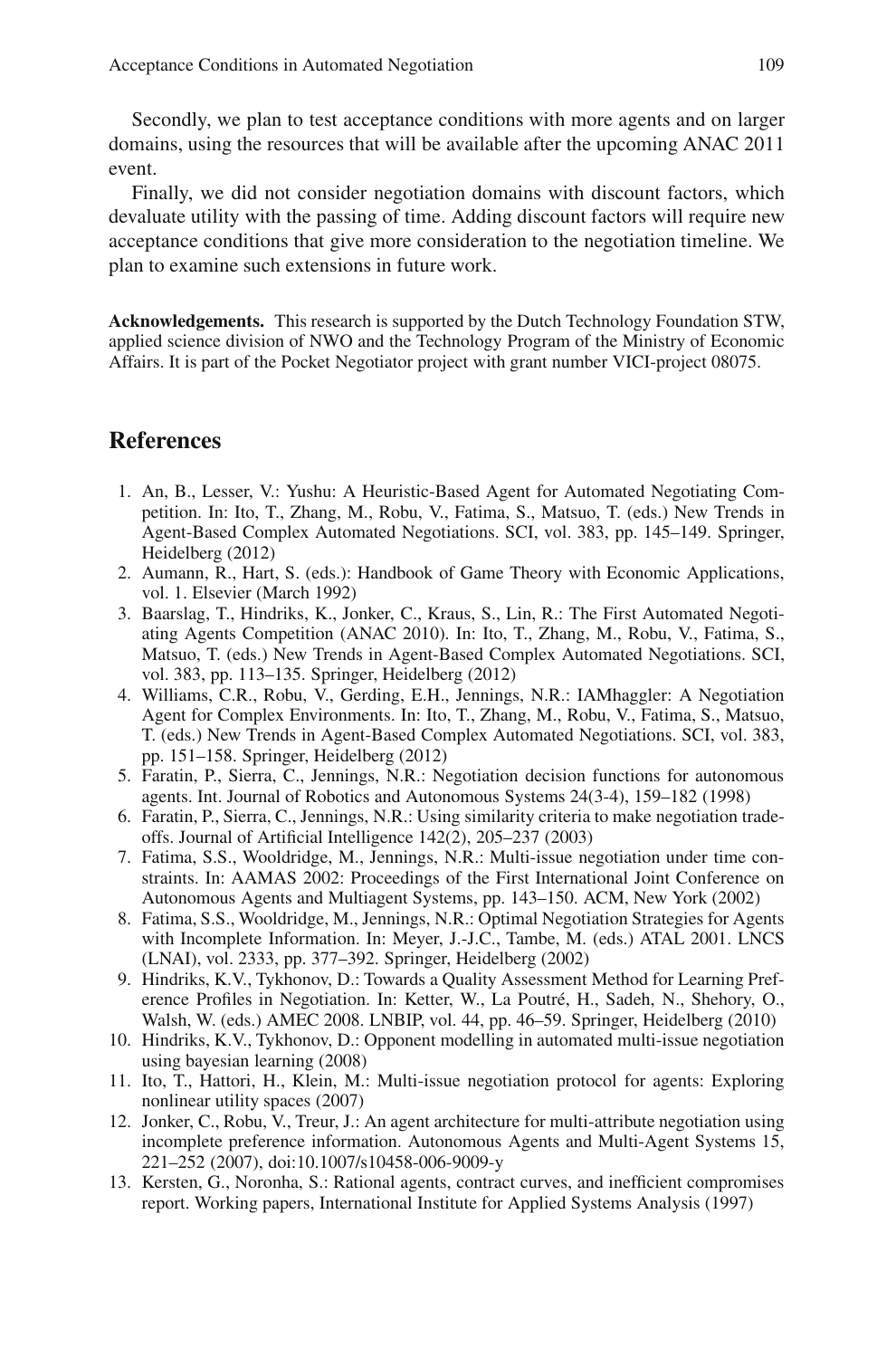- 14. Kersten, G.E., Zhang, G.: Mining inspire data for the determinants of successful internet negotiations. InterNeg Research Papers INR 04/01 Central European Journal of Operational Research (2003)
- 15. Kraus, S.: Strategic Negotiation in Multiagent Environments. MIT Press (October 2001)
- 16. Lin, R., Kraus, S., Baarslag, T., Tykhonov, D., Hindriks, K., Jonker, C.M.: Genius: An integrated environment for supporting the design of generic automated negotiators. Computational Intelligence (2012)
- 17. Lin, R., Kraus, S., Tykhonov, D., Hindriks, K., Jonker, C.M.: Supporting the Design of General Automated Negotiators. In: Ito, T., Zhang, M., Robu, V., Fatima, S., Matsuo, T., Yamaki, H. (eds.) Innovations in Agent-Based Complex Automated Negotiations. SCI, vol. 319, pp. 69–87. Springer, Heidelberg (2010)
- 18. Lin, R., Kraus, S., Wilkenfeld, J., Barry, J.: Negotiating with bounded rational agents in environments with incomplete information using an automated agent. Artificial Intelligence 172(6-7), 823–851 (2008)
- 19. Lin, R., Oshrat, Y., Kraus, S.: Investigating the benefits of automated negotiations in enhancing people's negotiation skills. In: AAMAS 2009: Proceedings of The 8th International Conference on Autonomous Agents and Multiagent Systems, pp. 345–352 (2009)
- 20. Osborne, M.J., Rubinstein, A.: Bargaining and Markets (Economic Theory, Econometrics, and Mathematical Economics). Academic Press (April 1990)
- 21. Raiffa, H.: The Art and Science of Negotiation. Harvard University Press (1982)
- 22. Ros, R., Sierra, C.: A negotiation meta strategy combining trade-off and concession moves. Autonomous Agents and Multi-Agent Systems, 163–181 (2006)
- 23. Rubinstein, A.: Perfect equilibrium in a bargaining model. Econometrica 50(1), 97–109 (1982)
- 24. Dan Serban, L., Silaghi, G.C., Litan, C.M.: AgentFSEGA: Time Constrained Reasoning Model for Bilateral Multi-issue Negotiations. In: Ito, T., Zhang, M., Robu, V., Fatima, S., Matsuo, T. (eds.) New Trends in Agent-Based Complex Automated Negotiations. SCI, vol. 383, pp. 159–165. Springer, Heidelberg (2012)
- 25. Kawaguchi, S., Fujita, K., Ito, T.: AgentK: Compromising Strategy Based on Estimated Maximum Utility for Automated Negotiating Agents. In: Ito, T., Zhang, M., Robu, V., Fatima, S., Matsuo, T. (eds.) New Trends in Agent-Based Complex Automated Negotiations. SCI, vol. 383, pp. 137–144. Springer, Heidelberg (2012)
- 26. Sierra, C., Faratin, P., Jennings, N.: A Service-Oriented Negotiation Model Between Autonomous Agents. In: Boman, M., Van de Velde, W. (eds.) MAAMAW 1997. LNCS, vol. 1237, pp. 17–35. Springer, Heidelberg (1997)
- 27. van Galen Last, N.: Agent Smith: Opponent Model Estimation in Bilateral Multi-issue Negotiation. In: Ito, T., Zhang, M., Robu, V., Fatima, S., Matsuo, T. (eds.) New Trends in Agent-Based Complex Automated Negotiations. SCI, vol. 383, pp. 167–174. Springer, Heidelberg (2012)
- 28. Wellman, M.P., Wurman, P.R., O'Malley, K., Bangera, R., de Lin, S., Reeves, D., Walsh, W.E.: Designing the market game for a trading agent competition. IEEE Internet Computing 5(2), 43–51 (2001)